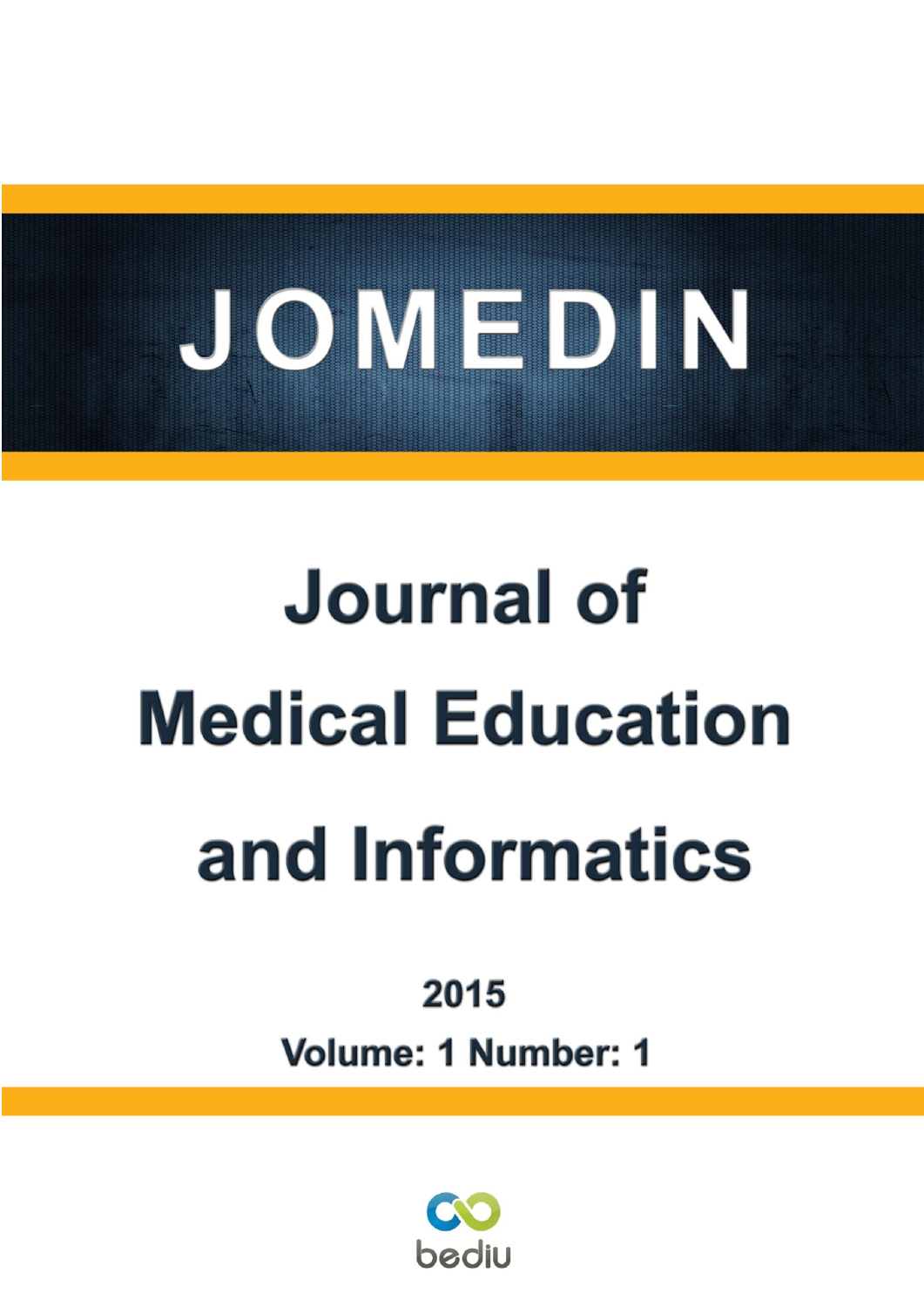# **Journal of Medical Education and Informatics**

**2015**

**Volume:1 Number: 1**

# **Editor**

## **Prof. Dr. Şemsettin ŞAHİN**

Gaziosmanpaşa University, Tokat, Turkey e-mail: jomedin.editor@gmail.com

# **Associated Editors**

#### **Prof. Dr. Fikret ERDEMİR**

Gaziosmanpaşa University, Tokat, Turkey e-mail: fikreterdemir@mynet.com

#### **Assoc. Prof. Dr. Şafak ŞAHİN**

Gaziosmanpaşa University, Tokat, Turkey e-mail: drsafaksahin@gmail.com

# **Assist. Prof. Dr. İlknur BÜTÜN**

Gaziosmanpaşa University, Tokat, Turkey e-mail: ibutun89@gmail.com

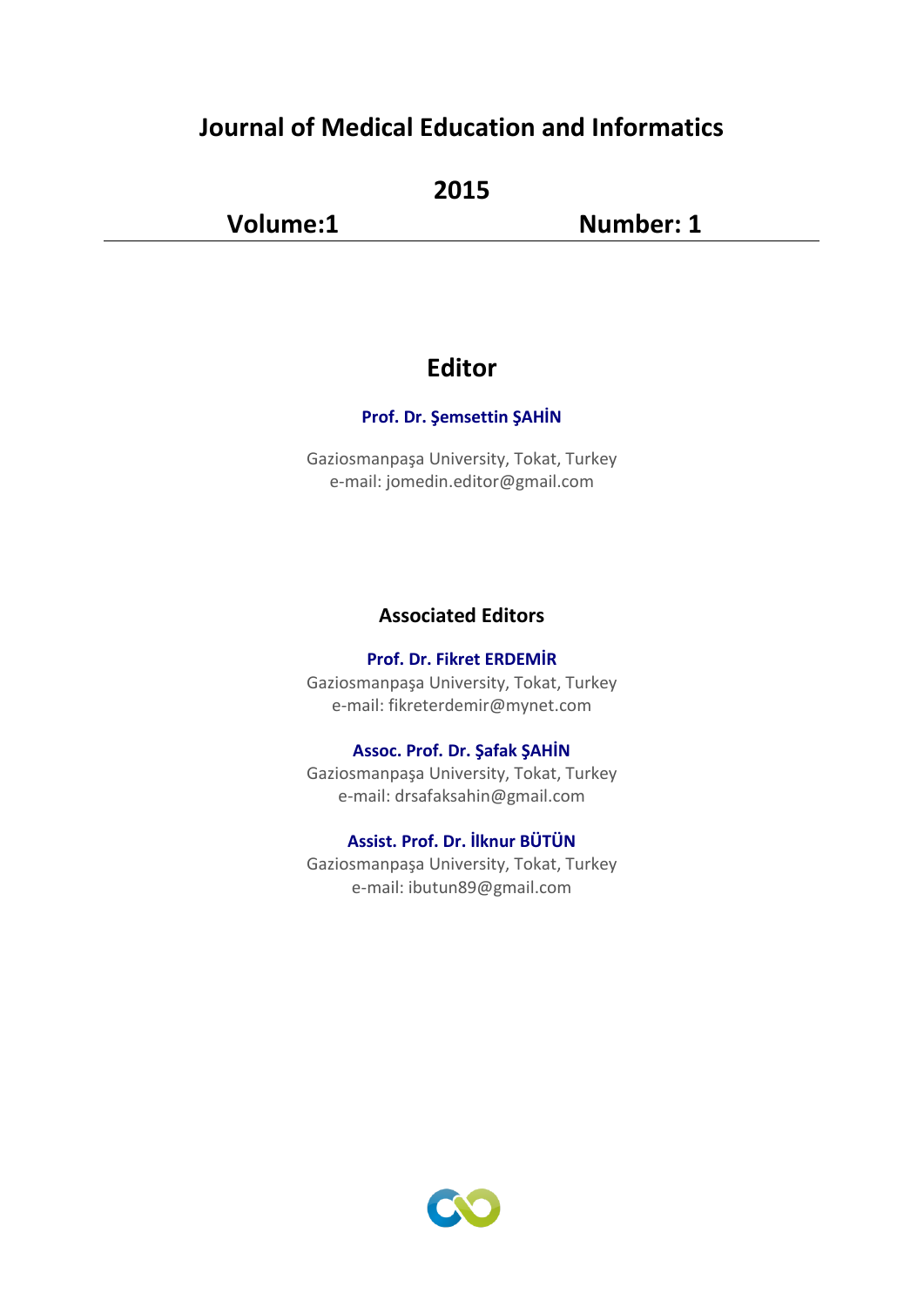# **Journal of Medical Education and Informatics**

2015 Vol: 1 (1)

#### **(ADVISORY BOARD)**

#### **Prof. Dr. Ahmet NACAR**

Hacettepe University, Ankara, Turkey e-mail: anacar@hacettepe.edu.tr

#### **Prof. Dr. Hasan ERDOĞAN**

Namık Kemal University, Tekirdağ, Turkey e-mail: haserdogan@yahoo.com

#### **Prof. Dr. Hüseyin ÖZYURT**

Gaziosmanpaşa University, Tokat, Turkey e-mail: huseyin.ozyurt@gop.edu.tr

**Prof. Dr. Ömer SATICI** Dicle University, Diyarbakır, Turkey e-mail: omrsstc@gmail.com

#### **Prof. Dr. Saim DAYAN**

Dicle University, Diyarbakır, Turkey e-mail: saimdayan@hotmail.com

## **Assoc. Prof. Dr. İsmail OKAN**

Gaziosmanpaşa University, Tokat, Turkey e-mail: hismailok@yahoo.com

**Assoc. Prof. Dr. Resul YILMAZ**

Gaziosmanpaşa University, Tokat, Turkey e-mail: drresul@gmail.com

#### **Assoc. Prof. Dr. Sami Gökhan KILIÇ**

The University of Texas Medical Branch, Texas, United States e-mail: gokilic@utmb.edu

## **Assist. Prof. Dr. Neşe ZAYİM**

Akdeniz University, Antalya, Turkey e-mail: nesezayim@gmail.com